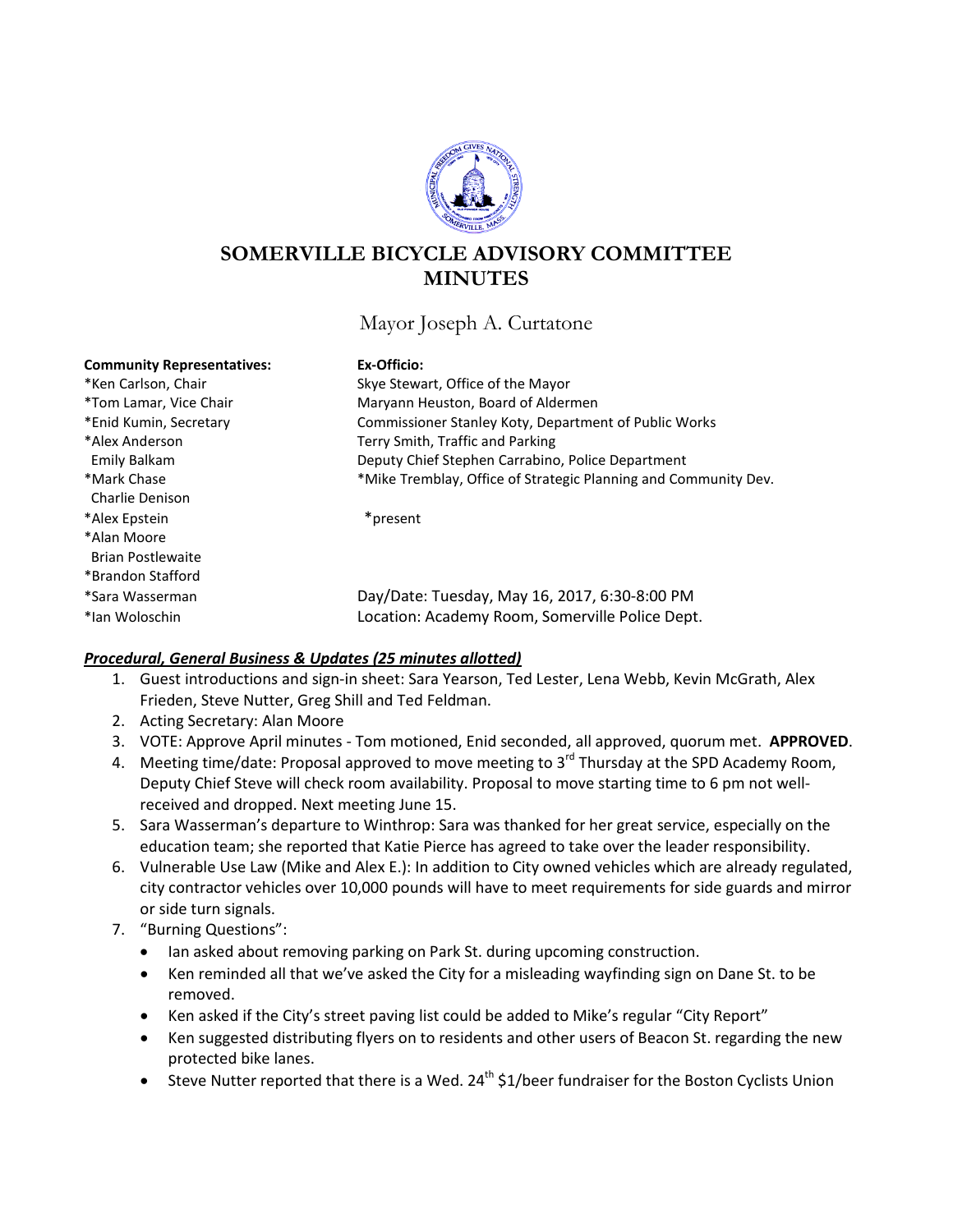Memorial Day weekend bike ride to Montreal

- It was asked if the Beacon St. protected bike lane could be different color than the sidewalks
- Alex (A) suggested having a Somerstreets "festival" on Beacon St. to educate all users on the protected bike lane.
- 8. Other City Report issues:
	- Bike Friendly application **Action - Mike will share sections of the application to the teams to fill in "their" information**
	- Upcoming meetings **ACTION – attend:**
		- o **Thursday Somerville Ave. meeting at Argenziano school on the sewer separation project protected bike lanes from Union Sq. to McGrath highway**
		- o **Tuesday May 23 meeting on Powderhouse Circle**
		- o **Resistat: Ward 7 Monday**
		- o **Resistat: Ward 1 Tuesday**
		- o **Resistat: Ward 2 May 30th, especially Website Ave.**
		- o **Resistat: Ward 4 June 1**

# *Project Deep Dives (35 Minutes)*

- 1. Central Broadway (Central/Main St. to McGrath/Route 28) Mike presented some cross-section ideas for reallocating road width with paint and no overall reduction in the number of lanes. Maybe contraflow on Marshall. Tried to really minimize any parking removal but some parking "flipped". Some ideas of bus and bikes sharing through or turning lanes. This project will be done this year. **ACTION to all: give comments to Mike by June 1**
- 2. Webster Ave. Ken summarized recent Committee efforts to improve bike and pedestrian conditions on Webster from Prospect Street to the City Line. Protected two-way bike lanes were proposed. Six residents attended the second recent meeting with residents and were supportive. At the Ward 2 Resistat meeting on May 30, some of the proposals will be presented by the City (by Brad), and parking removal will be discussed. The City is not in favor of the one way proposals. Monthly parking will likely be offered in the muilti-level garage by ProPark. The City has engaged Cambridge for cooperation on their section of Webster. **ACTION: Need to get many Ward 2 people especially those who live on Webster to show up at the May 30 meeting and support.**
- 3. Neighborways/Contraflow Mark again presented on the plan for gathering data on Gilman and Hancock streets for possible future contra-flow and building out a network of neighborways in Central and East Somerville without any parking removal (if possible). First contraflow pilots will be Newton St. in Union Sq. in 2017. Possible designs for pavement markings were shown as either green sharrows or double yellow lines. 10<sup>th</sup> Avenue in Vancouver shown as example of eventual treatment. Help is still needed from SBC with traffic counts. Plans will be presented to the Traffic Commission (which approves plans very quickly with minimal discussion) in June. **ACTION all: Help Mark collect data.**
- 4. Powderhouse Blvd. Recent meeting on 2-way cycletrack went well.

## *Team/Committee Updates (25 Minutes)*

## **Encouragement Committee**

- Alex A. reported on the great kick-off event (panel, attendance, pizza, etc.) for Bike Month at Aeronaut. How to get more cyclists (and non-cyclists) next year.
- **ALL-Volunteer to help at the Whole Foods breakfast on May 26 (and future breakfasts) and the Rush Hour Challenge on June 5, especially am. [See volunteer sign-up sheet.](https://docs.google.com/spreadsheets/d/1KGhn9sGxNRHpUkqhpV08UVmdJOkYHNEi1VV-3VAOpjk/edit#gid=0)**